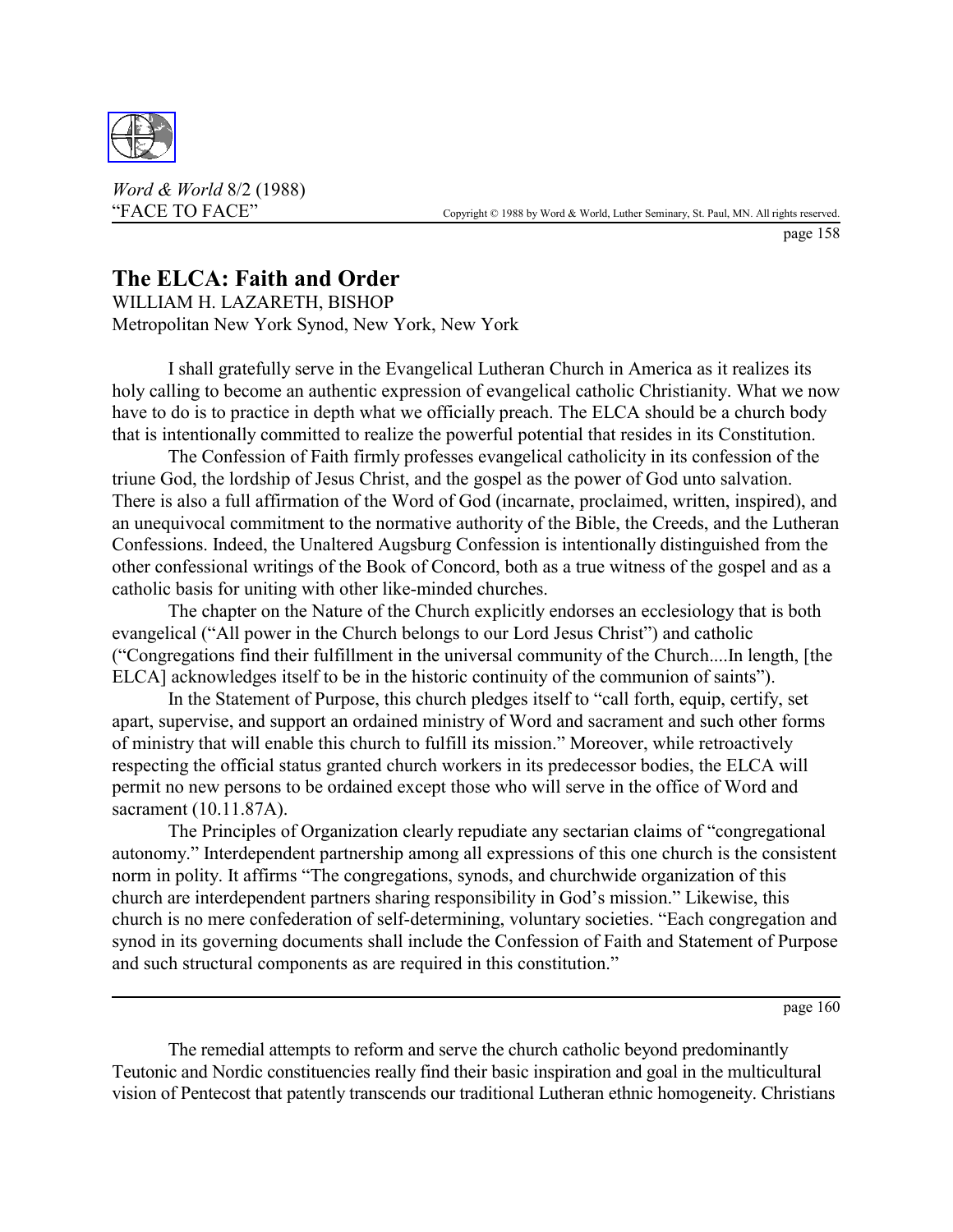are free to structure the institutional church in ways that most lucidly witness to its unity and continuity throughout the ages, and that most effectively enable the celebration of the means of grace and the service of the universal priesthood of the baptized. On either side of the current debate over goals and quotas, we dare not confuse the sociological inclusivity of the ELCA under the law with the inseparable eschatological catholicity of the *una sancta* under the gospel.

The institutional church, as such, is an "external, secular reality" (Luther) that is properly analyzed in the Large Catechism under the Fourth Commandment of the Second Table of the Law. Hence, all the ELCA predecessor bodies had already employed reasonable quotas for calculating clergy-lay representation in their legislative and administrative bodies. The ELCA simply refined the lay classifications further in order to promote more institutional justice for female Christians and for persons of color and/or persons whose primary language is other than English. We have this heavenly treasure in, with, and under an all-too-human earthen vessel.

In addition, the ELCA is also corporately committed to explore fresh ecclesial ground together. We shall do so in light of both our varied Lutheran historical traditions and the emerging ecumenical convergence of the threefold ministerial office (singular!) of bishop, pastor, and deacon (Faith and Order, *Baptism, Eucharist and Ministry*). Our officially endorsed, churchwide study on the nature of ministry (1988-1994) is clearly among the most promising features of the ELCA in its formative years. It is difficult to overestimate its potential significance for us, both evangelically and ecumenically.

The painful fact is that Lutherans have suffered from a ministerial ambivalence ever since the Reformation. The Augsburg Confession's article on The Office of the Ministry (V) does not mention ordained ministers, and its relation to the articles on The Church (VII), Order in the Church (XIV), and The Power of Bishops (XXVIII) has been the subject of heated intra-Lutheran debate ever since. Indeed, most other Christians have also not been able to reconcile their own formidable differences on this most vexing of ecumenical issues that still divide the church. None of our Lutheran doctrinal convergences with other churches, however, will result in more visible church unity unless they can be institutionally implemented through the mutual recognition of valid ministers and ministries among us.

Confessional Lutherans have always affirmed that there is no divinely ordained church structure. We dare not compromise that biblical witness. However, what we are now also called to advocate, as responsible evangelical catholics, are those confessionally permissible ways in which the divinely instituted office of ministry can best be structured for maximizing both church mission and church unity in our day.

The ELCA has preserved the apostolic Word and sacraments in its formation. It is also committed to overcoming vexing challenges in church order. Empowered by the Holy Spirit, it is therefore in a much stronger position to speak God's truth in love to a divided church in a divided world.

page 159

## **The ELCA: Called, Empowered, and Sent** DAROLD H. BEEKMAN, BISHOP

Southwestern Minnesota Synod, Redwood Falls, Minnesota

There is profound gratitude and joy in seeing the birth of the ELCA as one more sign that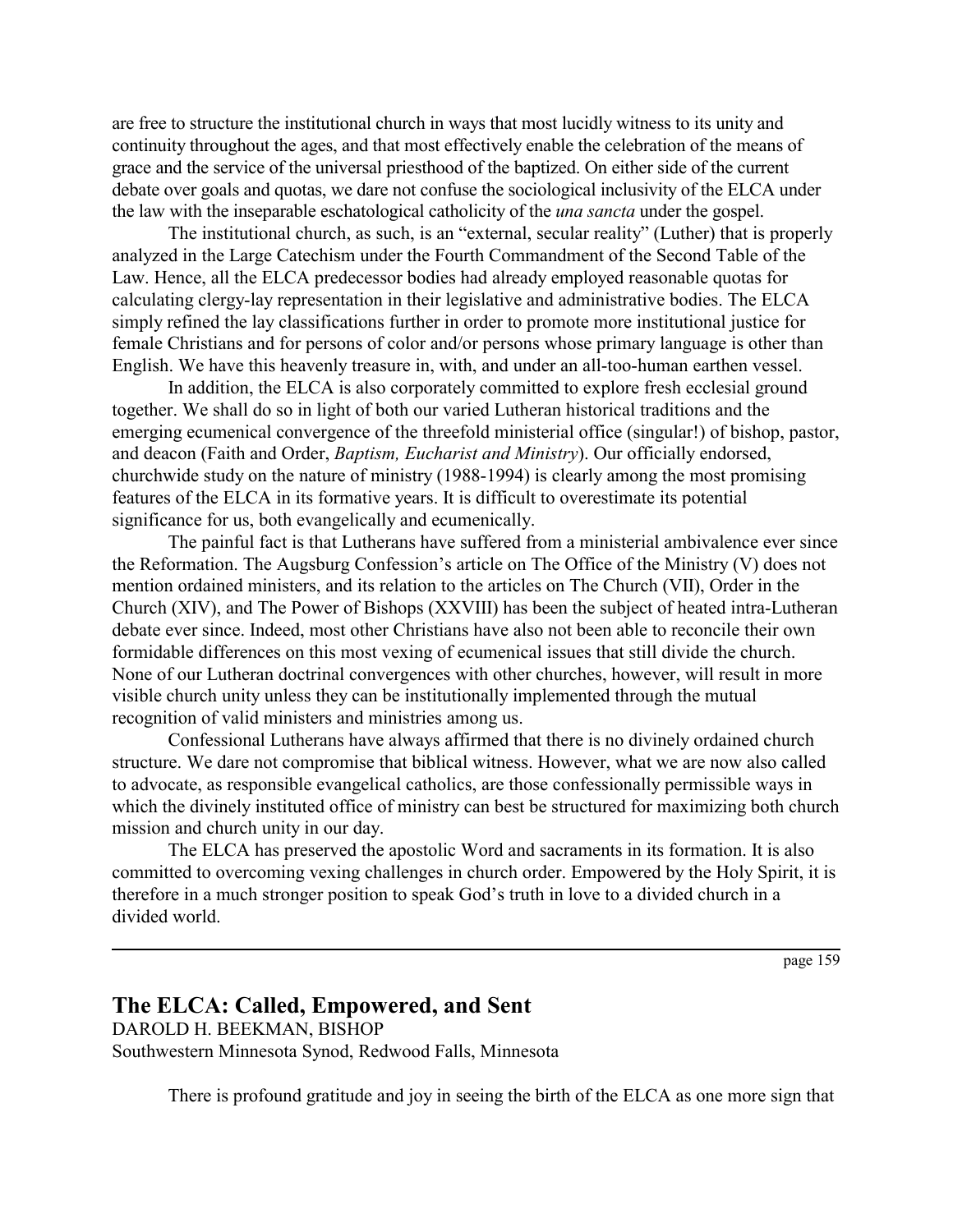"the Gospel" is indeed "the power of God to create and sustain the Church for God's mission in the world" and that "the Church is a people created by God in Christ, and empowered by the Holy Spirit" (Constitution of the ELCA, 2.07; 4.01). At the same time, one cannot ignore how seductive such accomplishments can be. For example, the heavy emphasis on "structuring" this new church could easily lead to the delusion that this is our source of power and hope.

Our documents recognize where the power really is, making strong statements on the power of the gospel, the centrality of the Word, and the authority of Scripture. But it is time to move beyond statements and get about the task of centering ourselves in the proclamation of the Word, the study of Scripture, and the celebration of the sacraments so that the Word shapes every facet of our life and mission. Finally the central issue is not how we *define* Scripture but the extent to which we *are addressed* by God's Word. The faithfulness and effectiveness of this church will be determined more than anything else by the degree to which every congregation and other ministry is so engaged in the study, proclamation, and sharing of God's Word that every decision, program, policy, and activity is clearly informed and shaped by a biblical, evangelical vision.

The proposed six year study of ministry may not resolve all the theological issues related to a Lutheran understanding of the office of ministry, but it should help us recapture a clearer focus of the teaching function of that office. If synodical bishops take seriously the renewed focus on their task to "preach, teach, and administer the sacraments" (9.31.a.2), they might be able to become better models of evangelical ministry and avoid the bureaucratic trap represented by the list of other tasks associated with that office. The growing partnership emerging between seminaries and the various units of our church and the call for regular theological convocations involving the "teachers of the church" are signs that we want Scripture and theology to inform and shape our decisions, policies, and programs at all levels.

If the six year study of ministry is to serve us, it must also deal with the ministry of the whole people of God. This would take seriously one of the broader implications of defining membership in terms of the baptized. This emphasis could represent one of the most vital cutting edges of our new church if

page 161

we take it seriously. We have expended far more effort toward involving laity in the structure of this church than we have in assisting them to fulfill their baptismal calling in daily life. Such efforts fall short of the broader implications of our theology of vocation. In fact they can easily disintegrate into just one more power struggle over who really runs the church, rather than foster a mutual recognition that we are called to be servants together of the gospel—which represents our real power. We seem to be making progress at involving people of color, etc., in our structures; and that is important. But it is also relatively safe, for their percentages are low. The crucial questions before us include: Will we also be willing to share mission resources in equal proportion to the seats they have on our boards and commissions? Will we be willing to become involved in mission with such persons within their life contexts? Will we allow ourselves to be enriched by the faith and cultural traditions these people bring? Will we trust our theology enough to be in dialogue with them so that our theological perspectives are deepened and broadened?

Our new-found unity will also force a re-definition of our ecumenical role. We must